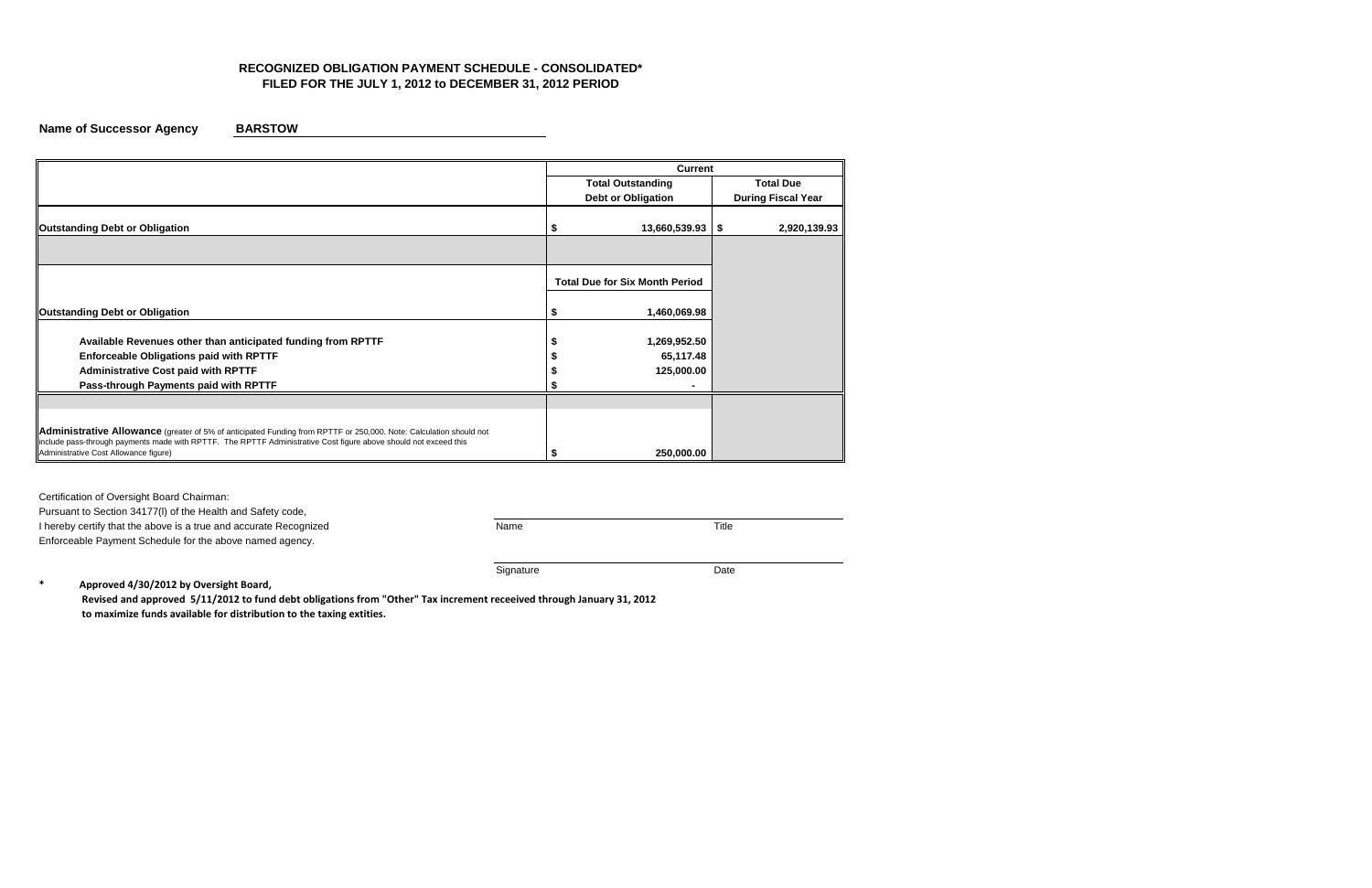# **DRAFT RECOGNIZED OBLIGATION PAYMENT SCHEDULE**

**Per AB 26 - Section 34177 (\*)**

\* The Preliminary Draft Recognized Obligation Payment Schedule (ROPS) is to be completed by 3/1/2012 by the successor agency, and subsequently be approved by the oversight board before the final ROPS is submitted to the St **Procedures Audit be completed before submitting the final Oversight Approved ROPS to the State Controller and State Department of Finance.**

|                                                                                    | Contract/Agreement                                                                                        |         |                                                                                                                                                                                                                                | Project<br>Area/Agency Code<br>Account |                                                | <b>Total Due During</b>           | $***$             |           |            |                          | Payable from the Redevelopment Property Tax Trust Fund (RPTTF)<br>Payments by month |           |                                                                                                                                   |                            |
|------------------------------------------------------------------------------------|-----------------------------------------------------------------------------------------------------------|---------|--------------------------------------------------------------------------------------------------------------------------------------------------------------------------------------------------------------------------------|----------------------------------------|------------------------------------------------|-----------------------------------|-------------------|-----------|------------|--------------------------|-------------------------------------------------------------------------------------|-----------|-----------------------------------------------------------------------------------------------------------------------------------|----------------------------|
| Project Name / Debt Obligation                                                     | <b>Execution Date</b>                                                                                     | Payee   | Description                                                                                                                                                                                                                    | Code(RR01-<br>RG01)                    | <b>Total Outstanding</b><br>Debt or Obligation | <b>Fiscal Year</b><br>2012-2013** | Funding<br>Source | Jul-12    | Aug-12     | Sep 2012                 | Oct 2012                                                                            | Nov 2012  | Dec 2012                                                                                                                          | Total                      |
| 1) Project Related - Payroll                                                       | Payroll related to staff time to liquidate Agency properties<br><b>RR06</b><br>Employee+ Taxes & Benefits |         | 243,234.93                                                                                                                                                                                                                     | 118,234.93 RPTFF                       |                                                | 9,171.92                          | 9,171.92          | 9,171.92  | 9,171.92   | 13,257.88                | 9,171.92                                                                            | 59,117.48 |                                                                                                                                   |                            |
| 2) Retiree Health Payments - Est Pmts                                              |                                                                                                           | CalPERS | Retiree Health Payments (Actuarial Update in Process)                                                                                                                                                                          | RR06                                   | 60.000.00                                      | 12,000.00 RPTFF                   |                   | 1,000.00  | 1,000.00   | 1.000.00                 | 1,000.00                                                                            | 1,000.00  | 1,000.00                                                                                                                          | 6,000.00                   |
| 3)                                                                                 |                                                                                                           |         |                                                                                                                                                                                                                                |                                        |                                                |                                   |                   |           |            |                          |                                                                                     |           |                                                                                                                                   | $\sim$                     |
| 4)                                                                                 |                                                                                                           |         |                                                                                                                                                                                                                                |                                        |                                                |                                   |                   |           |            |                          |                                                                                     |           |                                                                                                                                   | $\sim$                     |
| 5)                                                                                 |                                                                                                           |         |                                                                                                                                                                                                                                |                                        |                                                |                                   |                   |           |            |                          |                                                                                     |           |                                                                                                                                   | $\sim$                     |
| 6)                                                                                 |                                                                                                           |         |                                                                                                                                                                                                                                |                                        |                                                |                                   |                   |           |            |                          |                                                                                     |           |                                                                                                                                   | $\sim$ $-$                 |
| $\overline{7}$                                                                     |                                                                                                           |         |                                                                                                                                                                                                                                |                                        |                                                |                                   |                   |           |            |                          |                                                                                     |           |                                                                                                                                   | $\sim$ $-$                 |
| 8)                                                                                 |                                                                                                           |         |                                                                                                                                                                                                                                |                                        |                                                |                                   |                   |           |            |                          |                                                                                     |           |                                                                                                                                   | $\sim 10^{-11}$            |
| 9)                                                                                 |                                                                                                           |         |                                                                                                                                                                                                                                |                                        |                                                |                                   |                   |           |            |                          |                                                                                     |           |                                                                                                                                   | $\sim 100$                 |
| 10)                                                                                |                                                                                                           |         |                                                                                                                                                                                                                                |                                        |                                                |                                   |                   |           |            |                          |                                                                                     |           |                                                                                                                                   | $\sim$                     |
| $\frac{1}{11}$                                                                     |                                                                                                           |         |                                                                                                                                                                                                                                |                                        |                                                |                                   |                   |           |            |                          |                                                                                     |           |                                                                                                                                   | $\sim$ $-$                 |
| 12)                                                                                |                                                                                                           |         |                                                                                                                                                                                                                                |                                        |                                                |                                   |                   |           |            |                          |                                                                                     |           |                                                                                                                                   | $\sim 10^{-11}$            |
| $\frac{13}{14}$                                                                    |                                                                                                           |         |                                                                                                                                                                                                                                |                                        |                                                |                                   |                   |           |            |                          |                                                                                     |           |                                                                                                                                   | $\sim$                     |
|                                                                                    |                                                                                                           |         |                                                                                                                                                                                                                                |                                        |                                                |                                   |                   |           |            |                          |                                                                                     |           |                                                                                                                                   | $\sim$                     |
| 15)                                                                                |                                                                                                           |         |                                                                                                                                                                                                                                |                                        |                                                |                                   |                   |           |            |                          |                                                                                     |           |                                                                                                                                   | $\sim$                     |
| $\overline{16)}$                                                                   |                                                                                                           |         |                                                                                                                                                                                                                                |                                        |                                                |                                   |                   |           |            |                          |                                                                                     |           |                                                                                                                                   | $\sim 100$                 |
| $\frac{1}{17}$                                                                     |                                                                                                           |         |                                                                                                                                                                                                                                |                                        |                                                |                                   |                   |           |            |                          |                                                                                     |           |                                                                                                                                   | $\sim$ $-$                 |
| $\frac{1}{18}$                                                                     |                                                                                                           |         |                                                                                                                                                                                                                                |                                        |                                                |                                   |                   |           |            |                          |                                                                                     |           |                                                                                                                                   | $\sim$ $-$                 |
| $\begin{array}{r} 19) \\ 20) \\ 21) \\ 22) \\ 23) \\ 24) \end{array}$              |                                                                                                           |         |                                                                                                                                                                                                                                |                                        |                                                |                                   |                   |           |            |                          |                                                                                     |           |                                                                                                                                   | $\sim 10^{-11}$            |
|                                                                                    |                                                                                                           |         |                                                                                                                                                                                                                                |                                        |                                                |                                   |                   |           |            |                          |                                                                                     |           |                                                                                                                                   | $\sim$                     |
|                                                                                    |                                                                                                           |         |                                                                                                                                                                                                                                |                                        |                                                |                                   |                   |           |            |                          |                                                                                     |           |                                                                                                                                   | $\sim$ $-$                 |
|                                                                                    |                                                                                                           |         |                                                                                                                                                                                                                                |                                        |                                                |                                   |                   |           |            |                          |                                                                                     |           |                                                                                                                                   | $\sim$                     |
|                                                                                    |                                                                                                           |         |                                                                                                                                                                                                                                |                                        |                                                |                                   |                   |           |            |                          |                                                                                     |           |                                                                                                                                   | $\sim 10^{-1}$             |
|                                                                                    |                                                                                                           |         |                                                                                                                                                                                                                                |                                        |                                                |                                   |                   |           |            |                          |                                                                                     |           |                                                                                                                                   | $\sim 10^{-1}$             |
|                                                                                    |                                                                                                           |         |                                                                                                                                                                                                                                |                                        |                                                |                                   |                   |           |            |                          |                                                                                     |           |                                                                                                                                   | $\sim 10^{-11}$            |
|                                                                                    |                                                                                                           |         |                                                                                                                                                                                                                                |                                        |                                                |                                   |                   |           |            |                          |                                                                                     |           |                                                                                                                                   | $\sim 10^{-11}$            |
|                                                                                    |                                                                                                           |         |                                                                                                                                                                                                                                |                                        |                                                |                                   |                   |           |            |                          |                                                                                     |           |                                                                                                                                   | $\sim$                     |
|                                                                                    |                                                                                                           |         |                                                                                                                                                                                                                                |                                        |                                                |                                   |                   |           |            |                          |                                                                                     |           |                                                                                                                                   | $\sim$ $-$                 |
|                                                                                    |                                                                                                           |         |                                                                                                                                                                                                                                |                                        |                                                |                                   |                   |           |            |                          |                                                                                     |           |                                                                                                                                   | $\sim$ $-$                 |
|                                                                                    |                                                                                                           |         |                                                                                                                                                                                                                                |                                        |                                                |                                   |                   |           |            |                          |                                                                                     |           |                                                                                                                                   | $\sim$                     |
| 25)<br>26)<br>28)<br>29)<br>32)<br>32)                                             |                                                                                                           |         |                                                                                                                                                                                                                                |                                        |                                                |                                   |                   |           |            |                          |                                                                                     |           |                                                                                                                                   | $\sim 10^{-10}$            |
|                                                                                    |                                                                                                           |         |                                                                                                                                                                                                                                |                                        | 303.234.93                                     | 130.234.93                        | <b>RPTFF</b>      |           |            |                          |                                                                                     |           | 10.171.92                                                                                                                         | $\sim$ $-$                 |
| Totals - This Page (RPTTF Funding)                                                 |                                                                                                           |         |                                                                                                                                                                                                                                |                                        |                                                |                                   |                   | 10.171.92 | 10,171.92  | 10,171.92                | 10,171.92                                                                           | 14,257.88 |                                                                                                                                   | 65,117.48                  |
| Totals - Page 2 (Other Funding)<br>Totals - Page 3 (Administrative Cost Allowance) |                                                                                                           |         |                                                                                                                                                                                                                                |                                        | 12,107,305.00<br>1,250,000.00                  | 2,539,905.00<br>250,000.00 RPTTF  |                   | 20,833.33 | 697,952.50 | $$20,833.33$ \$20,833.33 | 20,833.33                                                                           | 20,833.33 | \$ 572,000.00<br>20,833.33<br>\$.                                                                                                 | 1,269,952.50<br>125,000.00 |
| Totals - Page 4 (Pass Thru Payments)                                               |                                                                                                           |         |                                                                                                                                                                                                                                |                                        | $\sim$                                         | $\sim$                            | N/A               | $\sim$    |            |                          |                                                                                     | $\sim$    |                                                                                                                                   | $\sim$ $-$                 |
|                                                                                    |                                                                                                           |         |                                                                                                                                                                                                                                |                                        |                                                |                                   |                   |           |            |                          |                                                                                     |           |                                                                                                                                   |                            |
| Grand total - All Pages                                                            |                                                                                                           |         | * The Preliminary Draft Recognized Obligation Payment Schedule (ROPS) is to be completed by 3/1/2012 by the successor agency, and subsequently be approved by the oversight board before the final ROPS is submitted to the St |                                        |                                                | 13,660,539.93 \$ 2,920,139.93     |                   |           |            |                          |                                                                                     |           | $\boxed{\$}$ 31,005.25 $\$\$$ 728,957.75 $\$\$$ 31,005.25 $\$\$$ 31,005.25 $\$\$$ 35,091.21 $\$\$$ 603,005.25 $\$\$$ 1,460,069.98 |                            |

**\*\* All totals due during fiscal year and payment amounts are projected.** 

**\*\*\* Funding sources from the successor agency: (For fiscal 2011-12 only, references to RPTTF could also mean tax increment allocated to the Agency prior to February 1, 2012.)**

| <b>RPT</b><br>elopment Propertv<br>Тах          | Trust Fund | Bond.<br><b>Bond proceeds</b>                            | Othe<br>etc<br>rent:<br>· reserves<br>∵earnin⊾<br><b>Interest</b> |
|-------------------------------------------------|------------|----------------------------------------------------------|-------------------------------------------------------------------|
| LMIH'<br>e Income Housing i<br>' Moderat<br>∴ow | Func       | Adm<br>ninistrative Allowance<br>ressor Agency<br>∕ Adr⁄ |                                                                   |

Project Area(s) RDA Project Area All

### Name of Redevelopment Agency: **Barstow <b>FORM A** - Redevelopment Property Tax Trust Fund (RPTTF)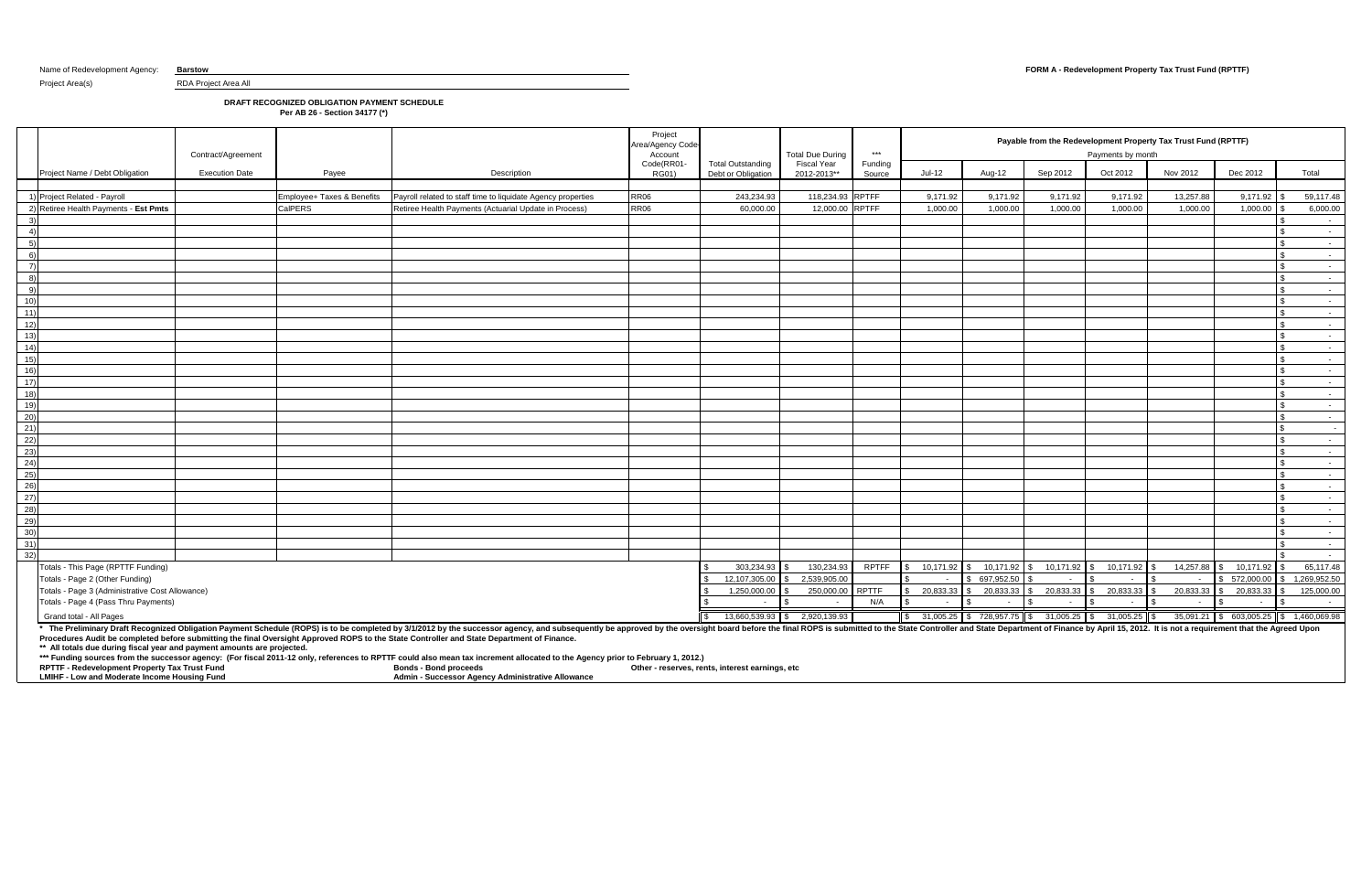Project Area(s) and RDA Project Area All

**DRAFT RECOGNIZED OBLIGATION PAYMENT SCHEDULE**

**Per AB 26 - Section 34177 (\*)**

\* The Preliminary Draft Recognized Obligation Payment Schedule (ROPS) is to be completed by 3/1/2012 by the successor agency, and subsequently be approved by the oversight board before the final ROPS is submitted to the St **the Agreed Upon Procedures Audit be completed before submitting the final Oversight Approved ROPS to the State Controller and State Department of Finance.**

|                |                                | Contract/Agreement    |                                                      |                                                                                 | Project<br>Area/Agency Code-<br>Account<br>Code(RR01- | <b>Total Outstanding</b>                          | <b>Total Due During</b><br><b>Fiscal Year</b> | Funding<br>Source |                |                       |                 | Payable from Other Revenue Sources<br>Payments by month |                  |                                             |                                              |
|----------------|--------------------------------|-----------------------|------------------------------------------------------|---------------------------------------------------------------------------------|-------------------------------------------------------|---------------------------------------------------|-----------------------------------------------|-------------------|----------------|-----------------------|-----------------|---------------------------------------------------------|------------------|---------------------------------------------|----------------------------------------------|
|                | Project Name / Debt Obligation | <b>Execution Date</b> | Payee                                                | Description                                                                     | RG01)                                                 | Debt or Obligation                                | 2011-2012**                                   | ***               | $Jul-12$       | Aug-12                | Sep 2012        | Oct 2012                                                | Nov 2012         | Dec 2012                                    | Total                                        |
|                |                                |                       |                                                      |                                                                                 |                                                       |                                                   |                                               |                   |                |                       |                 |                                                         |                  |                                             |                                              |
|                | 1) July 1, 2004                | <b>US Bank</b>        | Bonds Issued to Partially ref.<br>1994 TABS Ser A    | Semiannual Portion funded by FY 11-12<br>Tax Increment collected thru 1/31/2012 | <b>RR06</b>                                           | 8,747,453.00                                      | 536,502.50 OTHER                              |                   |                | 536,502.50            |                 |                                                         |                  |                                             | \$536,502.50                                 |
|                | 2) May 1, 1994                 | US Bank               | Bonds Issued to fund Non<br><b>Housing Projects</b>  | Semiannual Portion funded by FY 11-12<br>Tax Increment collected thru 1/31/2013 | <b>RR06</b>                                           | 520,750.00                                        | 161,450.00 OTHER                              |                   |                | 161,450.00            |                 |                                                         |                  |                                             | \$ 161,450.00                                |
|                | 3) October 17, 1975            | City of Barstow       | Repayment of Swimming Pool<br>Loan as amended 9/2001 | Semiannual Portion funded by FY 11-12<br>Tax Increment collected thru 1/31/2014 | <b>RR06</b>                                           | 2,839,102.00                                      | 572,000.00 OTHER                              |                   |                |                       |                 |                                                         |                  |                                             | 572,000.00 \$ 572,000.00                     |
|                |                                |                       |                                                      |                                                                                 |                                                       |                                                   |                                               |                   |                |                       |                 |                                                         |                  |                                             |                                              |
|                |                                |                       |                                                      |                                                                                 |                                                       |                                                   |                                               |                   |                |                       |                 |                                                         |                  |                                             | \$<br>$\sim$                                 |
| -6             |                                |                       |                                                      |                                                                                 |                                                       |                                                   |                                               |                   |                |                       |                 |                                                         |                  |                                             | \$<br>$\sim$ $-$                             |
| $\overline{7}$ |                                |                       |                                                      |                                                                                 |                                                       |                                                   |                                               |                   |                |                       |                 |                                                         |                  |                                             | - \$<br>$\sim$                               |
| 8)             |                                |                       |                                                      |                                                                                 |                                                       |                                                   |                                               |                   |                |                       |                 |                                                         |                  |                                             | $\sqrt{2}$<br>$\sim$ $-$                     |
| - 9)           |                                |                       |                                                      |                                                                                 |                                                       |                                                   |                                               |                   |                |                       |                 |                                                         |                  |                                             | $\mathbf{s}$<br>$\sim$ $\sim$                |
| 10)            |                                |                       |                                                      |                                                                                 |                                                       |                                                   |                                               |                   |                |                       |                 |                                                         |                  |                                             | $\mathcal{S}$<br>$\sim$ $-$                  |
| 11)<br>12)     |                                |                       |                                                      |                                                                                 |                                                       |                                                   |                                               |                   |                |                       |                 |                                                         |                  |                                             | $\mathfrak{F}$<br>$\sim$<br>\$               |
| 13)            |                                |                       |                                                      |                                                                                 |                                                       |                                                   |                                               |                   |                |                       |                 |                                                         |                  |                                             | $\sim$ $-$<br>\$<br>$\sim$ $-$               |
| (14)           |                                |                       |                                                      |                                                                                 |                                                       |                                                   |                                               |                   |                |                       |                 |                                                         |                  |                                             | \$<br>$\sim$ $-$                             |
| 15)            |                                |                       |                                                      |                                                                                 |                                                       |                                                   |                                               |                   |                |                       |                 |                                                         |                  |                                             | $\mathbf{\hat{s}}$<br>$\sim$ $ \sim$         |
| 16)            |                                |                       |                                                      |                                                                                 |                                                       |                                                   |                                               |                   |                |                       |                 |                                                         |                  |                                             | \$<br>$\sim$                                 |
| 17)            |                                |                       |                                                      |                                                                                 |                                                       |                                                   |                                               |                   |                |                       |                 |                                                         |                  |                                             | $\sqrt{3}$<br>$\sim$ $-$                     |
| 18)            |                                |                       |                                                      |                                                                                 |                                                       |                                                   |                                               |                   |                |                       |                 |                                                         |                  |                                             | \$<br>$\sim$                                 |
| 19)            |                                |                       |                                                      |                                                                                 |                                                       |                                                   |                                               |                   |                |                       |                 |                                                         |                  |                                             | \$<br>$\sim$ $-$                             |
| 20)            |                                |                       |                                                      |                                                                                 |                                                       |                                                   |                                               |                   |                |                       |                 |                                                         |                  |                                             | \$<br>$\sim$ $-$                             |
| 21)<br>22)     |                                |                       |                                                      |                                                                                 |                                                       |                                                   |                                               |                   |                |                       |                 |                                                         |                  |                                             | \$<br>$\sim$<br>$\mathcal{S}$                |
| 23)            |                                |                       |                                                      |                                                                                 |                                                       |                                                   |                                               |                   |                |                       |                 |                                                         |                  |                                             | $\sim$<br>$\mathbf{s}$<br>$\sim$ $-$         |
| 24)            |                                |                       |                                                      |                                                                                 |                                                       |                                                   |                                               |                   |                |                       |                 |                                                         |                  |                                             | \$<br>$\sim$                                 |
| 25)            |                                |                       |                                                      |                                                                                 |                                                       |                                                   |                                               |                   |                |                       |                 |                                                         |                  |                                             | \$<br>$\sim$ $-$                             |
| 26)            |                                |                       |                                                      |                                                                                 |                                                       |                                                   |                                               |                   |                |                       |                 |                                                         |                  |                                             | $\mathbb{S}$<br>$\sim$ $-$                   |
| 27)            |                                |                       |                                                      |                                                                                 |                                                       |                                                   |                                               |                   |                |                       |                 |                                                         |                  |                                             | $\sqrt{3}$<br>$\mathcal{F}_{\mathcal{A}}$    |
| 28)            |                                |                       |                                                      |                                                                                 |                                                       |                                                   |                                               |                   |                |                       |                 |                                                         |                  |                                             | $\sqrt[6]{3}$<br>$\sim$                      |
| $^{29)}$       |                                |                       |                                                      |                                                                                 |                                                       |                                                   |                                               |                   |                |                       |                 |                                                         |                  |                                             | $\sqrt{3}$<br>$\sim$ 100 $\sim$              |
| 30)            |                                |                       |                                                      |                                                                                 |                                                       |                                                   |                                               |                   |                |                       |                 |                                                         |                  |                                             | $\mathfrak{F}$<br>$\sim$ $-$                 |
| 31)            |                                |                       |                                                      |                                                                                 |                                                       |                                                   |                                               |                   |                |                       |                 |                                                         |                  |                                             | \$.<br>$\sim$ $-$                            |
| 32)<br>33)     |                                |                       |                                                      |                                                                                 |                                                       |                                                   |                                               |                   |                |                       |                 |                                                         |                  |                                             | \$<br>$\sim$ $-$<br>$\mathfrak{F}$<br>$\sim$ |
|                | Totals - LMIHF                 |                       |                                                      |                                                                                 |                                                       | N/A                                               | \$ 1,269,952.50 LMIHF                         |                   | $\sim$ $-$     | 697,952.50 \$<br>l \$ | $\sim$          | $\sqrt{3}$<br>$\sim$ $-$                                | -S<br>$\sim$ $-$ |                                             | \$ 572,000.00 \$ 1,269,952.50                |
|                | <b>Totals - Bond Proceeds</b>  |                       |                                                      |                                                                                 |                                                       |                                                   |                                               |                   |                |                       |                 |                                                         |                  |                                             | \$0.00                                       |
|                | Totals - Other                 |                       |                                                      |                                                                                 |                                                       | $\$\,$ 12,107,305.00 $\$\,$ 1,269,952.50 $\$\,$ - |                                               |                   |                |                       |                 |                                                         |                  |                                             |                                              |
|                | Grand total - This Page        |                       |                                                      |                                                                                 |                                                       |                                                   | $$12,107,305.00$ $$2,539,905.00$              |                   | $\blacksquare$ | $-$ \$ 697,952.50 \$  | $\sim 10^{-11}$ | $-$ \$<br><b>\$</b>                                     |                  | $\frac{1}{1}$ \$ 572,000.00 \$ 1,269,952.50 |                                              |
|                |                                |                       |                                                      |                                                                                 |                                                       |                                                   |                                               |                   |                |                       |                 |                                                         |                  |                                             |                                              |

**\*\* All total due during fiscal year and payment amounts are projected.** 

**\*\*\* Funding sources from the successor agency:** (For fiscal 2011-12 only, references to RPTTF could also mean tax increment allocated to the Agency prior to February 1, 2012.)<br>RPTTF - Redevelopment Property Tax Trust Fund

**RPTTF - Redevelopment Property Tax Trust Fund LMIHF - Low and Moderate Income Housing Fund** 

**LMIHF - Low and Moderate Income Housing Fund Admin - Successor Agency Administrative Allowance**

## Name of Redevelopment Agency: **Barstow FORM B - All Revenue Sources Other Than Redevelopment Property Tax Trust Fund (RPTTF)**

|                 | Payable from Other Revenue Sources<br>Payments by month |                                                   |                                                                                                          |                     |               |                                            |  |  |  |  |  |  |
|-----------------|---------------------------------------------------------|---------------------------------------------------|----------------------------------------------------------------------------------------------------------|---------------------|---------------|--------------------------------------------|--|--|--|--|--|--|
|                 | Sep 2012                                                | Oct 2012                                          | Nov 2012                                                                                                 | Dec 2012            |               | Total                                      |  |  |  |  |  |  |
|                 |                                                         |                                                   |                                                                                                          |                     |               |                                            |  |  |  |  |  |  |
|                 |                                                         |                                                   |                                                                                                          |                     |               |                                            |  |  |  |  |  |  |
|                 |                                                         |                                                   |                                                                                                          |                     |               |                                            |  |  |  |  |  |  |
| $50\,$          |                                                         |                                                   |                                                                                                          |                     | \$            | 536,502.50                                 |  |  |  |  |  |  |
|                 |                                                         |                                                   |                                                                                                          |                     |               |                                            |  |  |  |  |  |  |
| )0              |                                                         |                                                   |                                                                                                          |                     | \$            | 161,450.00                                 |  |  |  |  |  |  |
|                 |                                                         |                                                   |                                                                                                          | 572,000.00          | \$            | 572,000.00                                 |  |  |  |  |  |  |
|                 |                                                         |                                                   |                                                                                                          |                     |               |                                            |  |  |  |  |  |  |
|                 |                                                         |                                                   |                                                                                                          |                     |               |                                            |  |  |  |  |  |  |
|                 |                                                         |                                                   |                                                                                                          |                     |               |                                            |  |  |  |  |  |  |
|                 |                                                         |                                                   |                                                                                                          |                     | \$            |                                            |  |  |  |  |  |  |
|                 |                                                         |                                                   |                                                                                                          |                     |               |                                            |  |  |  |  |  |  |
|                 |                                                         |                                                   |                                                                                                          |                     | \$            | ۰                                          |  |  |  |  |  |  |
|                 |                                                         |                                                   |                                                                                                          |                     |               |                                            |  |  |  |  |  |  |
|                 |                                                         |                                                   |                                                                                                          |                     | \$            | ٠                                          |  |  |  |  |  |  |
|                 |                                                         |                                                   |                                                                                                          |                     | \$            | $\overline{a}$                             |  |  |  |  |  |  |
|                 |                                                         |                                                   |                                                                                                          |                     | \$            | $\overline{\phantom{a}}$                   |  |  |  |  |  |  |
|                 |                                                         |                                                   |                                                                                                          |                     | \$            | $\overline{\phantom{a}}$                   |  |  |  |  |  |  |
|                 |                                                         |                                                   |                                                                                                          |                     | \$            | $\overline{\phantom{a}}$                   |  |  |  |  |  |  |
|                 |                                                         |                                                   |                                                                                                          |                     | \$            | $\overline{a}$                             |  |  |  |  |  |  |
|                 |                                                         |                                                   |                                                                                                          |                     | \$            | $\overline{\phantom{a}}$                   |  |  |  |  |  |  |
|                 |                                                         |                                                   |                                                                                                          |                     | \$            | $\overline{\phantom{a}}$                   |  |  |  |  |  |  |
|                 |                                                         |                                                   |                                                                                                          |                     | \$            | $\blacksquare$                             |  |  |  |  |  |  |
|                 |                                                         |                                                   |                                                                                                          |                     | \$            | -                                          |  |  |  |  |  |  |
|                 |                                                         |                                                   |                                                                                                          |                     | \$<br>\$      | $\overline{a}$<br>$\overline{\phantom{a}}$ |  |  |  |  |  |  |
|                 |                                                         |                                                   |                                                                                                          |                     | \$            | ۰                                          |  |  |  |  |  |  |
|                 |                                                         |                                                   |                                                                                                          |                     | \$            | $\frac{1}{2}$                              |  |  |  |  |  |  |
|                 |                                                         |                                                   |                                                                                                          |                     | \$            | $\overline{\phantom{a}}$                   |  |  |  |  |  |  |
|                 |                                                         |                                                   |                                                                                                          |                     | \$            | -                                          |  |  |  |  |  |  |
|                 |                                                         |                                                   |                                                                                                          |                     | \$            | $\overline{a}$                             |  |  |  |  |  |  |
|                 |                                                         |                                                   |                                                                                                          |                     | \$            | $\overline{\phantom{a}}$                   |  |  |  |  |  |  |
|                 |                                                         |                                                   |                                                                                                          |                     | \$            | ÷,                                         |  |  |  |  |  |  |
|                 |                                                         |                                                   |                                                                                                          |                     | \$            | $\overline{\phantom{a}}$                   |  |  |  |  |  |  |
|                 |                                                         |                                                   |                                                                                                          |                     | \$            | $\overline{\phantom{a}}$                   |  |  |  |  |  |  |
|                 |                                                         |                                                   |                                                                                                          |                     | \$            | $\overline{a}$                             |  |  |  |  |  |  |
|                 |                                                         |                                                   |                                                                                                          |                     | \$            |                                            |  |  |  |  |  |  |
|                 |                                                         |                                                   |                                                                                                          |                     | \$            | ۰                                          |  |  |  |  |  |  |
|                 |                                                         |                                                   |                                                                                                          |                     | $\$\,$        | ٠                                          |  |  |  |  |  |  |
|                 |                                                         |                                                   |                                                                                                          |                     | $\frac{1}{2}$ | $\overline{\phantom{a}}$                   |  |  |  |  |  |  |
|                 |                                                         |                                                   |                                                                                                          |                     | \$            | $\overline{\phantom{a}}$                   |  |  |  |  |  |  |
| 50              | \$                                                      | \$<br>$\overline{\phantom{a}}$                    | \$                                                                                                       | \$<br>572,000.00    | $\,$          | 1,269,952.50                               |  |  |  |  |  |  |
|                 |                                                         |                                                   |                                                                                                          |                     |               | \$0.00                                     |  |  |  |  |  |  |
|                 |                                                         |                                                   |                                                                                                          |                     |               |                                            |  |  |  |  |  |  |
| 50 <sub>1</sub> | $\sqrt{3}$                                              | $\boldsymbol{\theta}$<br>$\overline{\phantom{a}}$ | $\overline{\$}$<br>oller and State Department of Finance by April 15, 2012. It is not a requirement that | \$<br>572,000.00 \$ |               | 1,269,952.50                               |  |  |  |  |  |  |